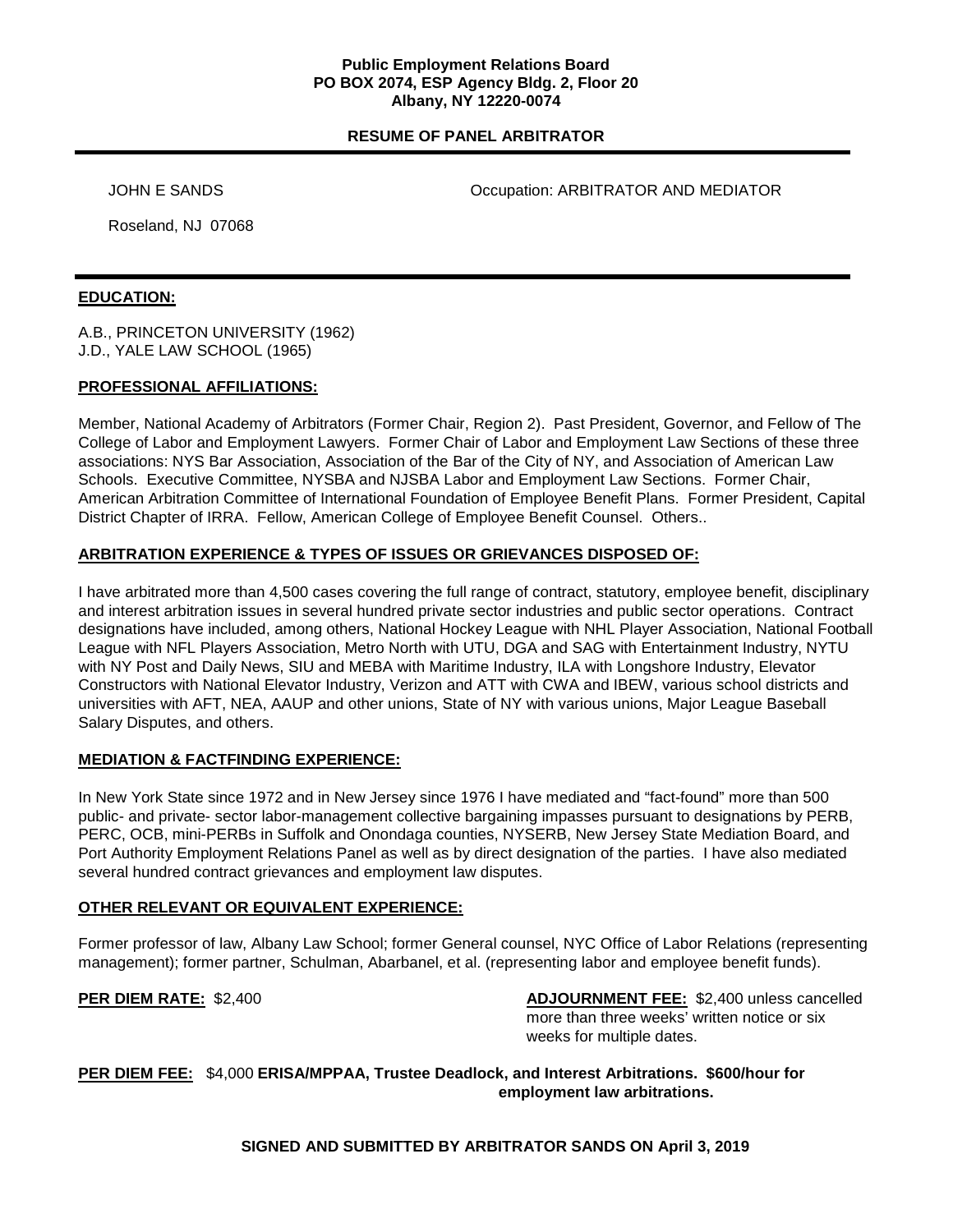### **Public Employment Relations Board PO BOX 2074, ESP Agency Bldg. 2, Floor 20 Albany, NY 12220-0074**

# **BILLING DISCLOSURE STATEMENT**

## ARBITRATOR'S NAME: **JOHN E SANDS**

The following is a description of my fees and expenses:

## A) HEARING TIME.

- (1) My per diem is **\$2,400** for each day or any part thereof spent hearing a case.
- (2) If a hearing day exceeds **8** hours, I charge:
	- $\frac{X}{X}$  a second full per diem  $\frac{X}{X}$  a prorated per diem
		- \_\_\_\_ no additional charge \_\_\_\_\_ other (describe)
- (3) Additional comments:

B) STUDY TIME.

- (1) I charge **\$2,400** for each day spent in preparation of the opinion and award.
- (2) This charge will not be prorated for partial days devoted to such preparation.
- (3) Additional comments:

# C) TRAVEL TIME AND EXPENSES.

- (1) When travel time plus hearing time exceeds 8 hours in a calendar day:
	- **\_\_\_\_ Not applicable (no additional charge)**
	- **X\_ I charge as follows (describe): MY \$2,400 PER DIEM CHARGE APPLIES ONLY WHEN** ACTUAL TRAVEL TIME EXCEEDS SIX HOURS.
- (2) I charge for actual, travel-related expenses incurred in connection with the case \_**X**\_\_YES \_\_\_\_ NO.

### Where appropriate, a mileage charge for auto travel will be billed at:

**\_\_ \_\_** Prevailing IRS rate \_\_**X**\_\_ Other (describe): \$.75 PER MILE

(3) When the scheduled hearing day(s) requires an overnight stay:

There is no charge, other than for lodging and subsistence.

- X I charge as follows (describe): AN ADDITIONAL ONE-HALF DAY'S PER DIEM CHARGE.
- (4) Additional Comments: